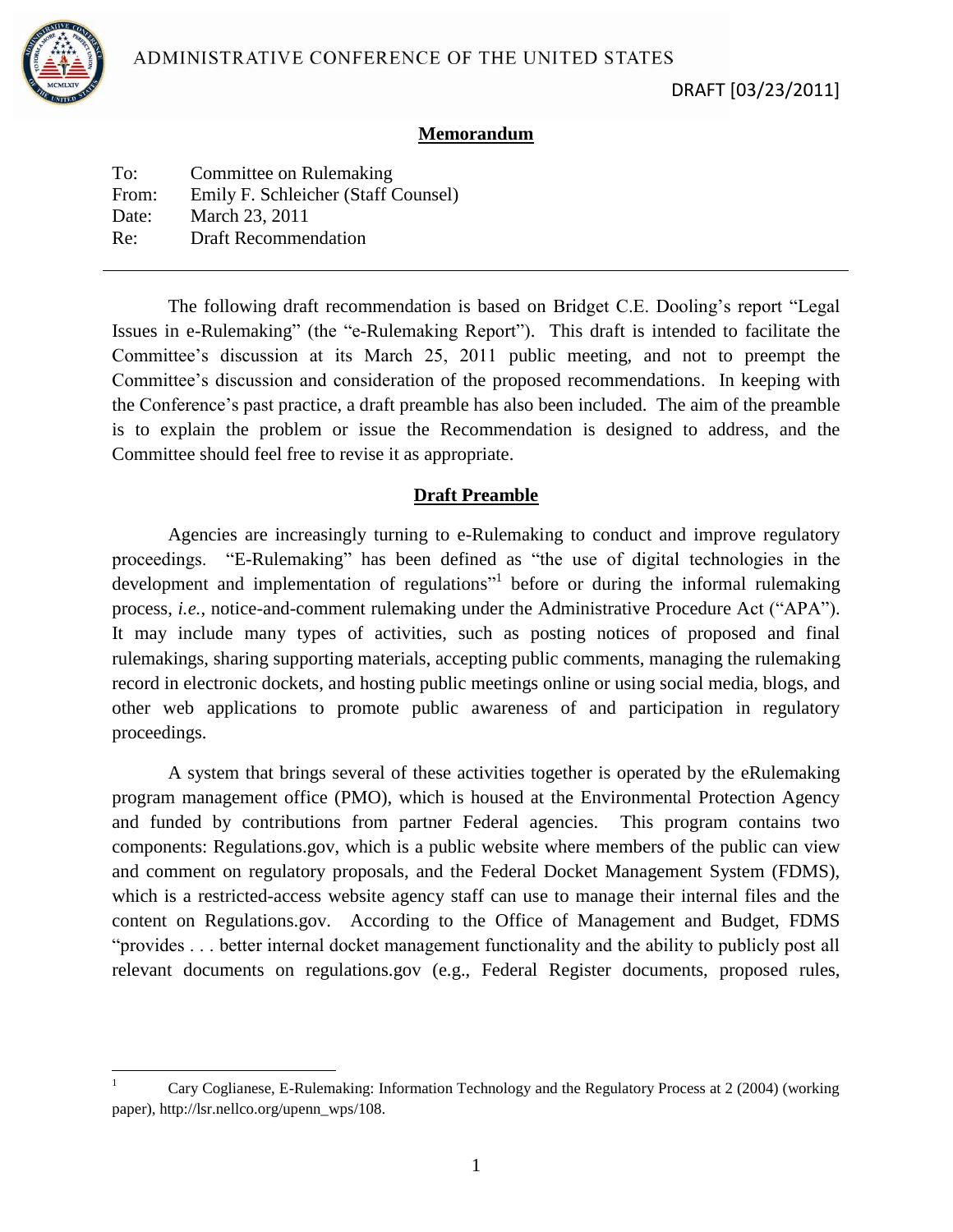

## DRAFT [03/23/2011]

notices, supporting analyses, and public comments)."<sup>2</sup> Electronic docketing also provides significant costs savings to the Federal government, while enabling agencies to make proposed and final regulations, supplemental materials, and public comments widely available to the public. These incentives and the statutory prompt of the E-Government Act of 2002, which required agencies to post rules online, accept electronic comments on rules, and keep electronic rulemaking dockets,<sup>3</sup> have helped ensure that over 90% of agencies post regulatory material on Regulations.gov. $4$ 

Federal regulators, looking to embrace the benefits of e-Rulemaking, face ambiguity about how established legal requirements apply to the web. This ambiguity arises because the APA, enacted in 1946, provides the basic framework for notice and comment rulemaking. And while this framework has gone largely unchanged, the technological landscape has evolved dramatically. Agencies engaged in e-Rulemaking thus face a plethora of legal issues. Does the APA permit agencies to require comments to be submitted online? Are agencies required to screen the content of public comments before they are placed on Regulations.gov? Are electronic dockets a legally sufficient means of preserving the rulemaking record? Many of these issues, and others, have been swirling around e-Rulemaking since its inception, and exist whether rulemaking is accomplished entirely on paper, or using more electronic means.<sup>5</sup>

This recommendation seeks to provide agencies with some guidance to navigate the issues they may face in e-Rulemaking.

## **Draft Recommendation**

1. The Administrative Procedure Act contains sufficient flexibility to support e-Rulemaking and does not need to be amended for this purpose at the present time.

 $\sqrt{2}$ <sup>2</sup> OFFICE OF MGMT. & BUDGET, EXECUTIVE OFFICE OF THE PRESIDENT, FY 2009 REPORT TO CONGRESS ON THE IMPLEMENTATION OF THE E-GOVERNMENT ACT OF 2002, at 10 (2009), http://www.whitehouse.gov/sites/default/files/omb/assets/egov\_docs/2009\_egov\_report.pdf.

<sup>3</sup> *See* Pub. L. 107-347 § 206.

<sup>4</sup> Improving Electronic Dockets on Regulations.gov and the Federal Docket Management System: Best Practices for Federal Agencies, p. D-1(Nov. 30, 2010), http://www.regulations.gov/exchange/sites/default/files/doc\_files/20101130\_eRule\_Best\_Practices\_Document\_rev.p df. Some agencies rely on their own electronic docketing systems, such as the Federal Trade Commission (which uses a system called CommentWorks) and the Federal Communications Commission, which has its own electronic comment filing system (http://fjallfoss.fcc.gov/ecfs/).

<sup>&</sup>lt;sup>5</sup> This report follows up on previous work of the Administrative Conference. On October 19, 1995, a mere 12 days before the Administrative Conference closed its doors on October 31, 1995, Professor Henry H. Perritt, Jr. delivered a report entitled "Electronic Dockets: Use of Information Technology in Rulemaking and Adjudication." Although never published, the Perritt Report continues to be a helpful resource and is available here: http://www.kentlaw.edu/faculty/rstaudt/classes/oldclasses/internetlaw/casebook/electronic\_dockets.htm.